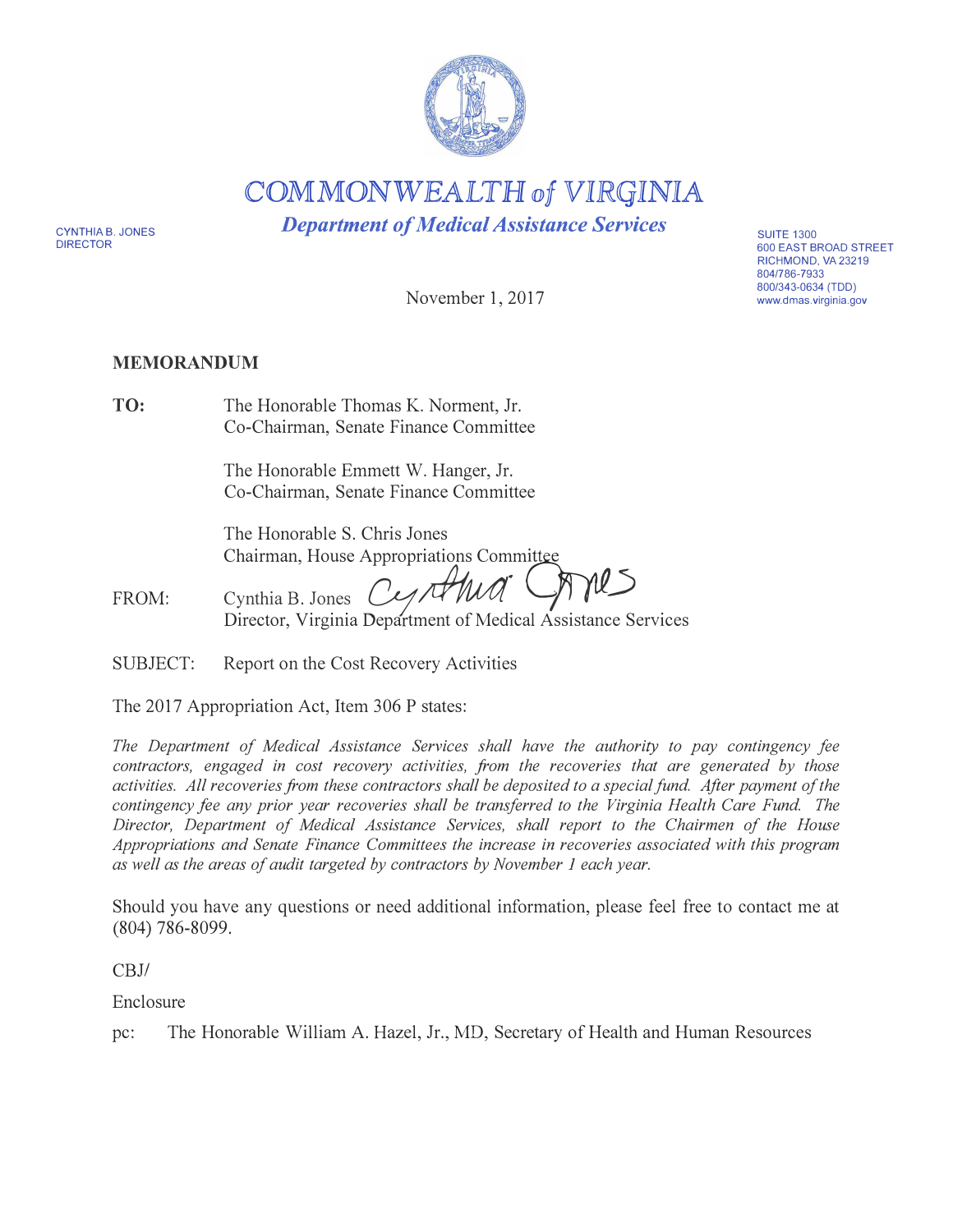# **Annual Report: Contingency Fee-Based Recovery Audit Contractors (RACs) – FY 2017**

*A Report to the General Assembly*

# *November 1, 2017*

# **Report Mandate:**

*2017 Appropriation Act, Item 306 P The Department of Medical Assistance Services shall have the authority to pay contingency fee contractors, engaged in cost recovery activities, from the recoveries that are generated by those activities. All recoveries from these contractors shall be deposited to a special fund. After payment of the contingency fee any prior year recoveries shall be transferred to the Virginia Health Care Fund. The Director, Department of Medical Assistance Services, shall report to the Chairmen of the House Appropriations and Senate Finance Committees the increase in recoveries associated with this program as well as the areas of audit targeted by contractors by November 1 each year.*

# **Background**

Recovery Audit Contractor (RAC) is a term used to describe auditing firms who review medical claims for over- and under-payments and are paid a contingency fee based on actual recoveries resulting from their audits. Section 6411 of the Patient Protection and Affordable Care Act, (PPACA), expanded the RAC program to Medicaid, and required states to enter into a contract with a Medicaid RAC.

Virginia's 2010 Appropriation Act (Item 297 VVVV) and all subsequent appropriations authorized the Virginia Department of Medical Assistance Services (DMAS) to employ RAC auditors and pay them a contingency fee based on the recoveries generated by their audit activities. Under the Virginia RAC contract, DMAS pays a contingency fee of 9.3 percent of the actual amounts recovered as a result of RAC audit activities. RAC recoveries are deposited into a special fund, out of which the contingency fee payments are made to the Medicaid RAC.

# **Actions Taken To Date**

Virginia's RAC audits used data analysis to identify claims that violated medical billing guidelines based on irregularities found in claims data. The RAC examined claims from physicians, durable medical equipment providers, hospitals and other provider types. Their analysis found claims that were not billed in accordance with DMAS provider manuals, Medicaid guidelines, or industry standards. Overpayment letters were issued to providers to collect the improperly paid amounts identified through these analyses.

#### **About DMAS and Medicaid**

*DMAS' mission is to ensure Virginia's Medicaid enrollees receive high quality and cost effective health care.*

Medicaid plays a critical role in the lives of over a million Virginians, providing health care for those most in need. Medicaid enrollees include children, pregnant women, parents and care takers, older adults and individuals with disabilities. Virginians must meet income thresholds and other eligibility criteria before qualifying to receive Medicaid benefits.

Medicaid covers primary health care services, inpatient and outpatient services that support individuals in need of behavioral health support including addiction and recovery treatment. Medicaid is also covers long term supports and services, making it possible for thousands of Virginians to remain in their homes or to access residential and nursing home care.

Quick Medicaid facts:

- Covers 1 in 8 Virginians
- Covers 1 in 3 births and 33% of children
- Supports 2 in 3 nursing facility residents

Virginia Medicaid and Children's Health Insurance Program (CHIP) are administered by the Department of Medical Assistance Services (DMAS) and is jointly funded by Virginia and the federal government under the Title XIX and Title XXI of the Social Security Act. Virginia generally receives \$1 of federal matching funds for every \$1 Virginia spends on Medicaid.